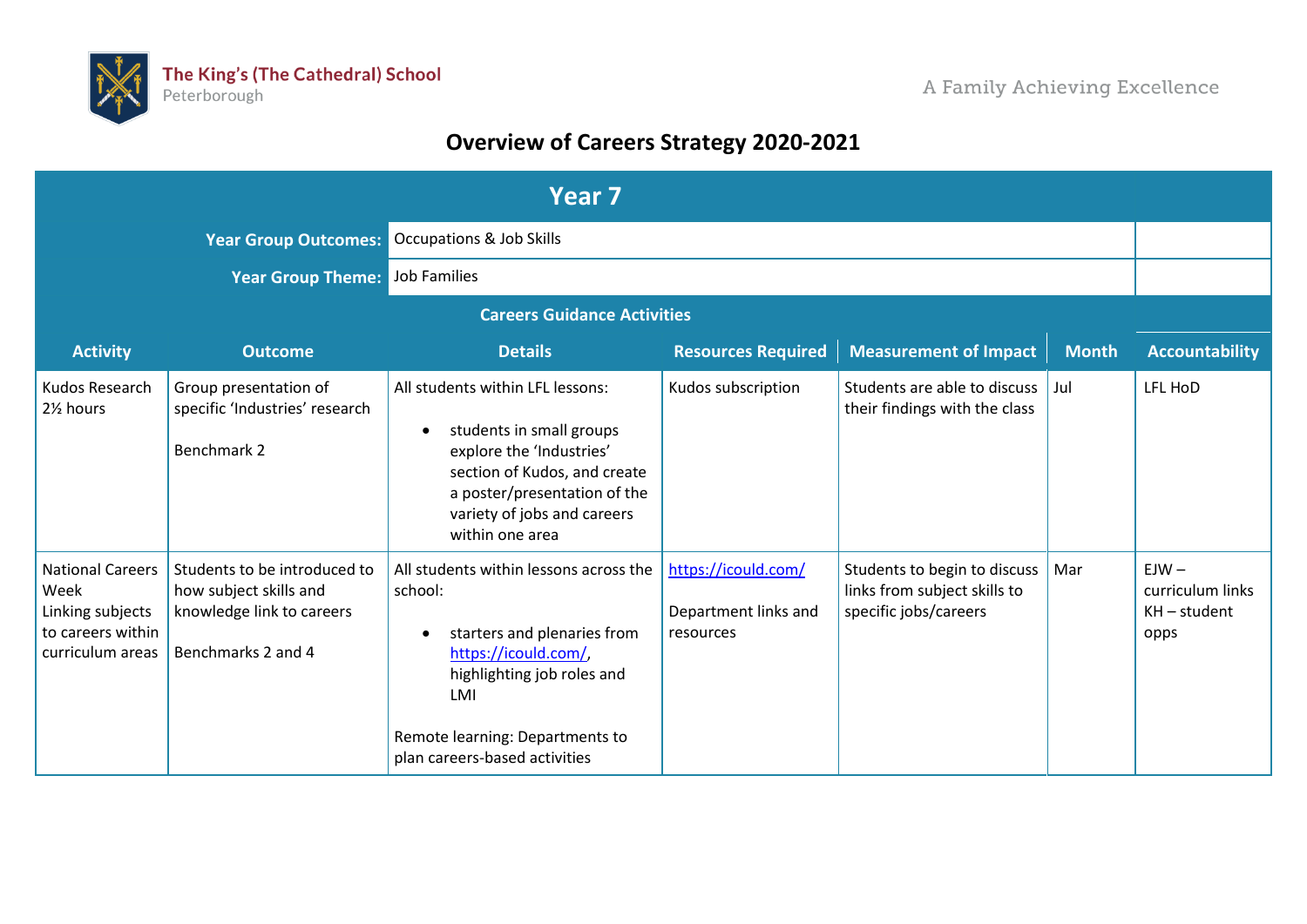|                                                                                   |                                                                                                              | Year 8                                                                                                                                                                                                                                                                                                                                                                                                                                                                        |                                                                                               |                                                                                      |              |                       |
|-----------------------------------------------------------------------------------|--------------------------------------------------------------------------------------------------------------|-------------------------------------------------------------------------------------------------------------------------------------------------------------------------------------------------------------------------------------------------------------------------------------------------------------------------------------------------------------------------------------------------------------------------------------------------------------------------------|-----------------------------------------------------------------------------------------------|--------------------------------------------------------------------------------------|--------------|-----------------------|
|                                                                                   | <b>Year Group Outcomes:</b>                                                                                  | <b>Occupations &amp; Skills</b>                                                                                                                                                                                                                                                                                                                                                                                                                                               |                                                                                               |                                                                                      |              |                       |
|                                                                                   |                                                                                                              | Year Group Theme: Introduction to Careers/Personal Skills and Attributes/Occupational Families                                                                                                                                                                                                                                                                                                                                                                                |                                                                                               |                                                                                      |              |                       |
|                                                                                   |                                                                                                              | <b>Careers Guidance Activities</b>                                                                                                                                                                                                                                                                                                                                                                                                                                            |                                                                                               |                                                                                      |              |                       |
| <b>Activity</b>                                                                   | <b>Outcome</b>                                                                                               | <b>Details</b>                                                                                                                                                                                                                                                                                                                                                                                                                                                                | <b>Resources Required</b>                                                                     | <b>Measurement of Impact</b>                                                         | <b>Month</b> | <b>Accountability</b> |
| Fast Tomato-<br>Introduction to<br>Careers<br>2 <sup>1</sup> / <sub>2</sub> hours | To explore results of Fast<br>Tomato careers programme,<br>careers leaflet produced<br>Benchmarks 2, 3 and 4 | All students in LFL lessons:<br>Fast Tomato - students<br>explore this online<br>programme, creating an<br>account that can be<br>accessed in the coming<br>years. They get results of<br>their personal skills and<br>attributes, including an<br>assessment of their likes<br>and dislike, and some job<br>ideas for them to explore.<br>Students create an<br>information leaflet based<br>on one job including<br>qualifications required,<br>training, qualities and LMI | <b>Fast Tomato annual</b><br>subscription                                                     | Students are able to discuss<br>their skills and present their<br>initial job ideas. | Jun          | LFL HoD               |
| Learn to Earn<br>6 hours<br>Cancelled due to<br>restrictions                      | To explore job<br>families/occupational<br>areas/individual response to<br>money and budgeting.              | All students within Activities<br>Week<br>Learn to Earn is a careers<br>and enterprise whole day                                                                                                                                                                                                                                                                                                                                                                              | Young Enterprise Trainer,<br>local employer and<br>resources booklets for<br>whole year group | Completion of the booklet,<br>showing progress over the<br>day                       | Jul          |                       |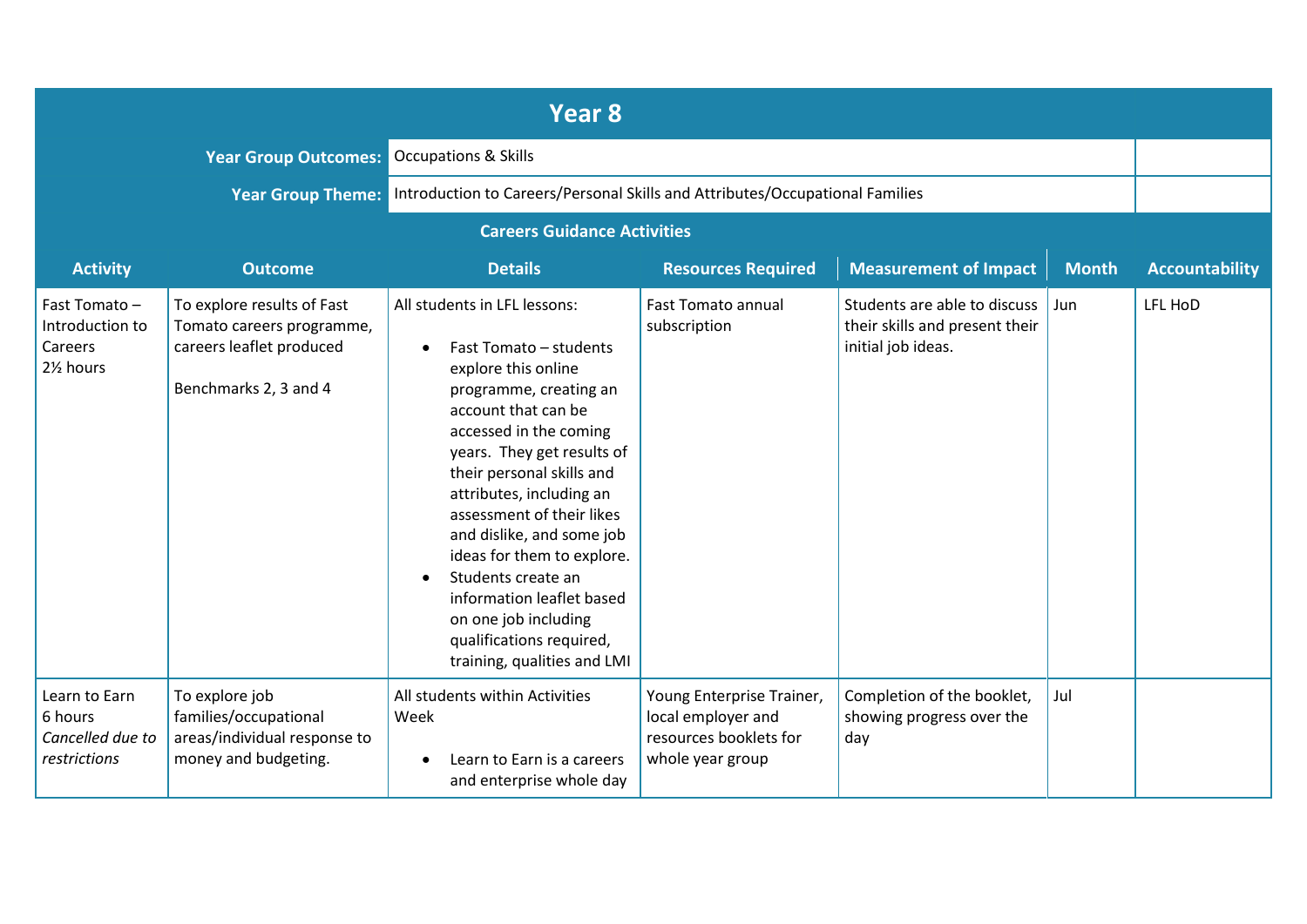|                                                                                              | Students engage in the whole<br>day activity and complete the<br>bespoke booklets<br>Benchmarks 2, 3 and 5 | activity run by Young<br>Enterprise. Supported by<br>local employers who also<br>attend.                                                                                                                                     |                                                          |                                                                                            |     |                                                     |
|----------------------------------------------------------------------------------------------|------------------------------------------------------------------------------------------------------------|------------------------------------------------------------------------------------------------------------------------------------------------------------------------------------------------------------------------------|----------------------------------------------------------|--------------------------------------------------------------------------------------------|-----|-----------------------------------------------------|
| <b>National Careers</b><br>Week<br>Linking subjects<br>to careers within<br>curriculum areas | Students to further explore<br>how subject skills and<br>knowledge link to careers<br>Benchmarks 2 and 4   | All students within curriculum<br>lessons across the school:<br>starters and plenaries<br>from https://icould.com/,<br>highlighting job roles and<br>LMI<br>Remote learning: Departments to<br>plan careers-based activities | https://icould.com/<br>Department links and<br>resources | Students to discuss to<br>discuss links from subject<br>skills to specific<br>jobs/careers | Mar | $EJW -$<br>curriculum links<br>KH – student<br>opps |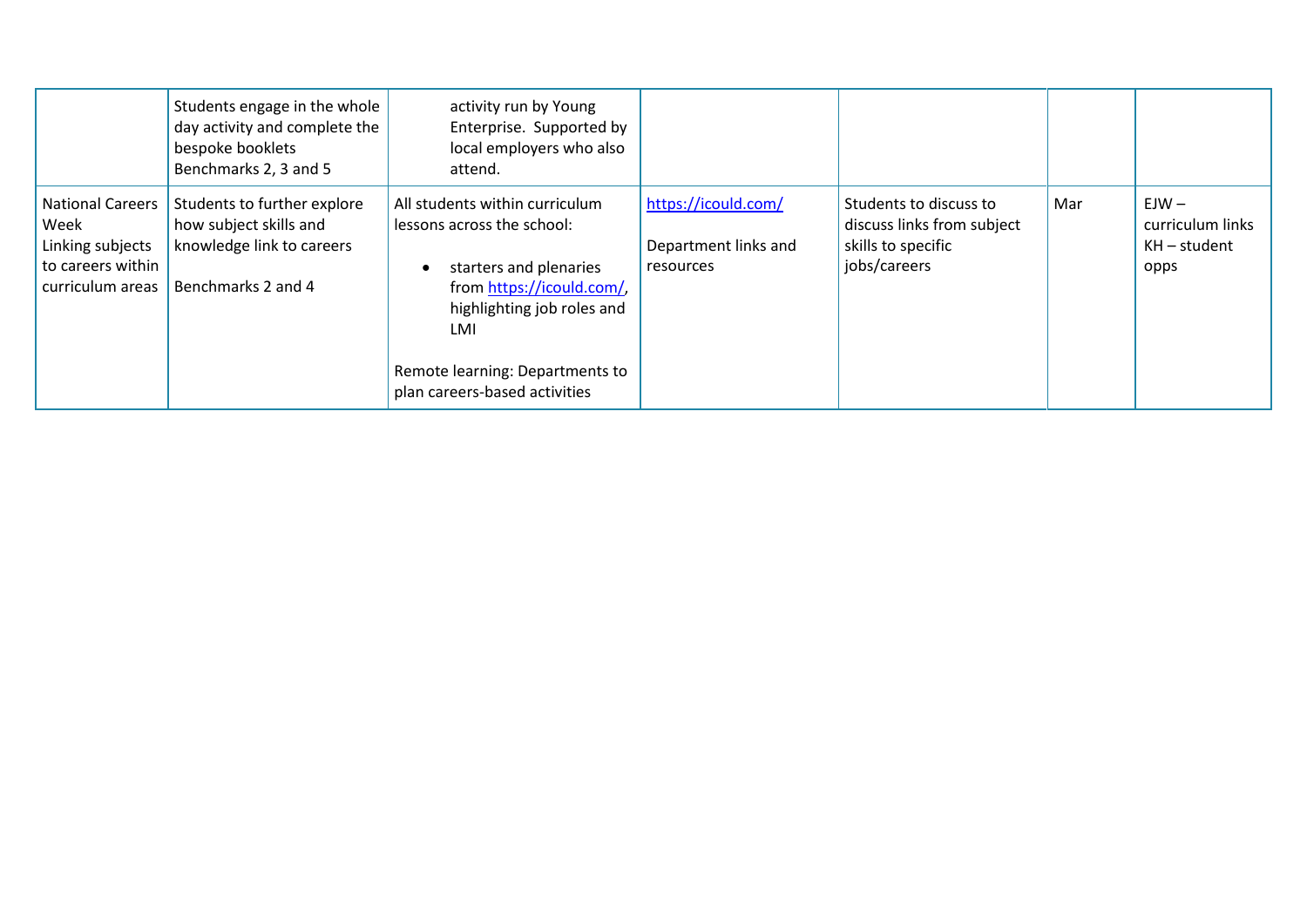|                                                                                           |                                                                                                                                | Year 9                                                                                                                   |                           |                                                                        |              |                       |
|-------------------------------------------------------------------------------------------|--------------------------------------------------------------------------------------------------------------------------------|--------------------------------------------------------------------------------------------------------------------------|---------------------------|------------------------------------------------------------------------|--------------|-----------------------|
|                                                                                           |                                                                                                                                | <b>Year Group Outcomes: Making informed Post 14 Choices</b>                                                              |                           |                                                                        |              |                       |
|                                                                                           | <b>Year Group Theme: Post 14 Options</b>                                                                                       |                                                                                                                          |                           |                                                                        |              |                       |
|                                                                                           |                                                                                                                                | <b>Careers Guidance Activities</b>                                                                                       |                           |                                                                        |              |                       |
| <b>Activity</b>                                                                           | <b>Outcome</b>                                                                                                                 | <b>Details</b>                                                                                                           | <b>Resources Required</b> | <b>Measurement of Impact</b>                                           | <b>Month</b> | <b>Accountability</b> |
| Introduction to<br>careers library<br>1% hours                                            | Students will know how to<br>access careers related<br>resources<br>Benchmark 3                                                | All students within LFL lessons:<br>to visit careers library to<br>$\bullet$<br>engage with various<br>careers resources | Careers Library/Librarian | Students independently<br>accessing careers resources                  | Nov/Dec      | LFL HoD               |
| <b>Fast Tomato</b><br>Review<br>1% hours                                                  | Review of their Year 8 FT<br>profile<br>Benchmarks 2, 3 and 4                                                                  | All students within LFL lessons:<br>A session to further<br>$\bullet$<br>explore and reflect on<br>Year 8 work           | <b>Fast Tomato</b>        | Students can access the<br>resources to help inform<br>Post 14 options | Dec/Jan      | LFL HoD               |
| Post 14 Options<br>booklet<br>discussion and<br>exploration<br>1% hours plus<br>form time | Students make informed<br>decisions about their Post 14<br>options<br>Benchmarks 2, 3 and 4                                    | All students within LFL lessons:<br>A session to help support<br>$\bullet$<br>subject choices for Post<br>14             | Post 14 booklet           | Options returned on time<br>and carefully considered                   | Jan/Feb      | LFL HoD               |
| Post 14 Evening<br>Virtual                                                                | Students & parents<br>understand the range of<br><b>GCSE</b> options and informed<br>choices are made<br>Benchmarks 2, 3 and 4 | All students<br>An evening delivered by<br>$\bullet$<br>AHOY and SLT for all<br>students                                 | Post 14 Presentation      | Options returned on time<br>and carefully considered                   | Jan          | AHOY / SLT            |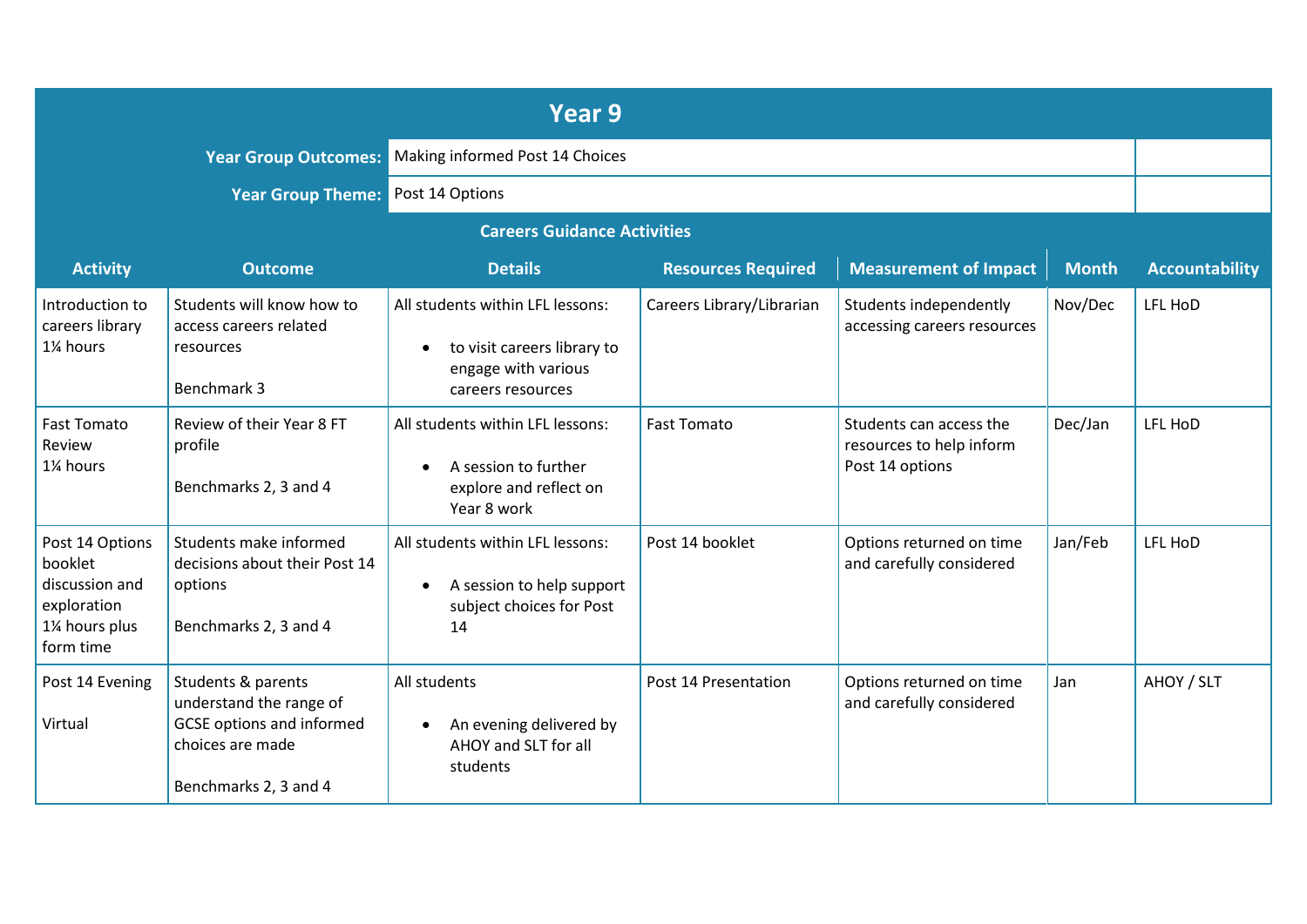|                                                                                              |                                                                                                                                            | Subject departments<br>$\bullet$<br>offering information<br>about GCSE subjects<br>including links to careers                                                                                   |                                                                                                                          |                                                                                                                                                    |                  |                                                       |
|----------------------------------------------------------------------------------------------|--------------------------------------------------------------------------------------------------------------------------------------------|-------------------------------------------------------------------------------------------------------------------------------------------------------------------------------------------------|--------------------------------------------------------------------------------------------------------------------------|----------------------------------------------------------------------------------------------------------------------------------------------------|------------------|-------------------------------------------------------|
| Individual<br><b>Learning Plans</b><br>(ILPs)<br>1% hours                                    | <b>Students create SMART</b><br>targets for their future<br>Benchmarks 3 and 8                                                             | All students in LFL lessons:<br>prepare for their ILP<br>meetings<br>meet in small groups with<br>the Careers Co-ordinator                                                                      | <b>Target Sheets</b><br>Time for whole year group<br>to meet the Careers Co-<br>ordinator in groups of no<br>more than 5 | <b>Completion of Meetings</b><br>and paperwork                                                                                                     | Jan/Feb          | <b>HMS</b>                                            |
| Attendance at<br><b>School Careers</b><br>Fair<br>Cancelled due to<br>restrictions           | Students gain knowledge of<br>possible career opportunities<br>in our local and regional area<br>and beyond<br>Benchmarks 2, 3, 4, 5 and 7 | All students attend during a<br>lesson:<br>Students are briefed and<br>$\bullet$<br>given research activities<br>to complete, including<br>discussion with<br>employers, FE and HE<br>providers | Skills Service support<br>Staffing                                                                                       | Students gain knowledge of<br>local and regional career<br>opportunities, HE and FE<br>institutions, and can link<br>this to their option choices. | May              | KH                                                    |
| <b>National Careers</b><br>Week<br>Linking subjects<br>to careers within<br>curriculum areas | Students to further explore<br>how subject skills and<br>knowledge link to careers<br>Benchmarks 2 and 4                                   | All students within lessons across<br>the school:<br>starters and plenaries<br>from https://icould.com/,<br>highlighting job roles and<br>LMI<br>Success@School lesson<br>resources             | https://icould.com/<br>Success@School lesson<br>resources                                                                | Students to discuss links<br>from subject skills to<br>specific jobs/careers                                                                       | Mar              | $EJW -$<br>curriculum links<br>$KH$ – student<br>opps |
| The working day.<br>Work shadow<br>day with parent                                           | Students to arrange a day at<br>work with a family member.<br>A work shadow day to                                                         | All students and parents invited to<br>arrange a day of work shadowing.<br>Students to be encouraged to do                                                                                      | Parental information                                                                                                     | Students to present a one-<br>page document with a<br>photo of their workplace                                                                     | Jan to<br>Summer | KH                                                    |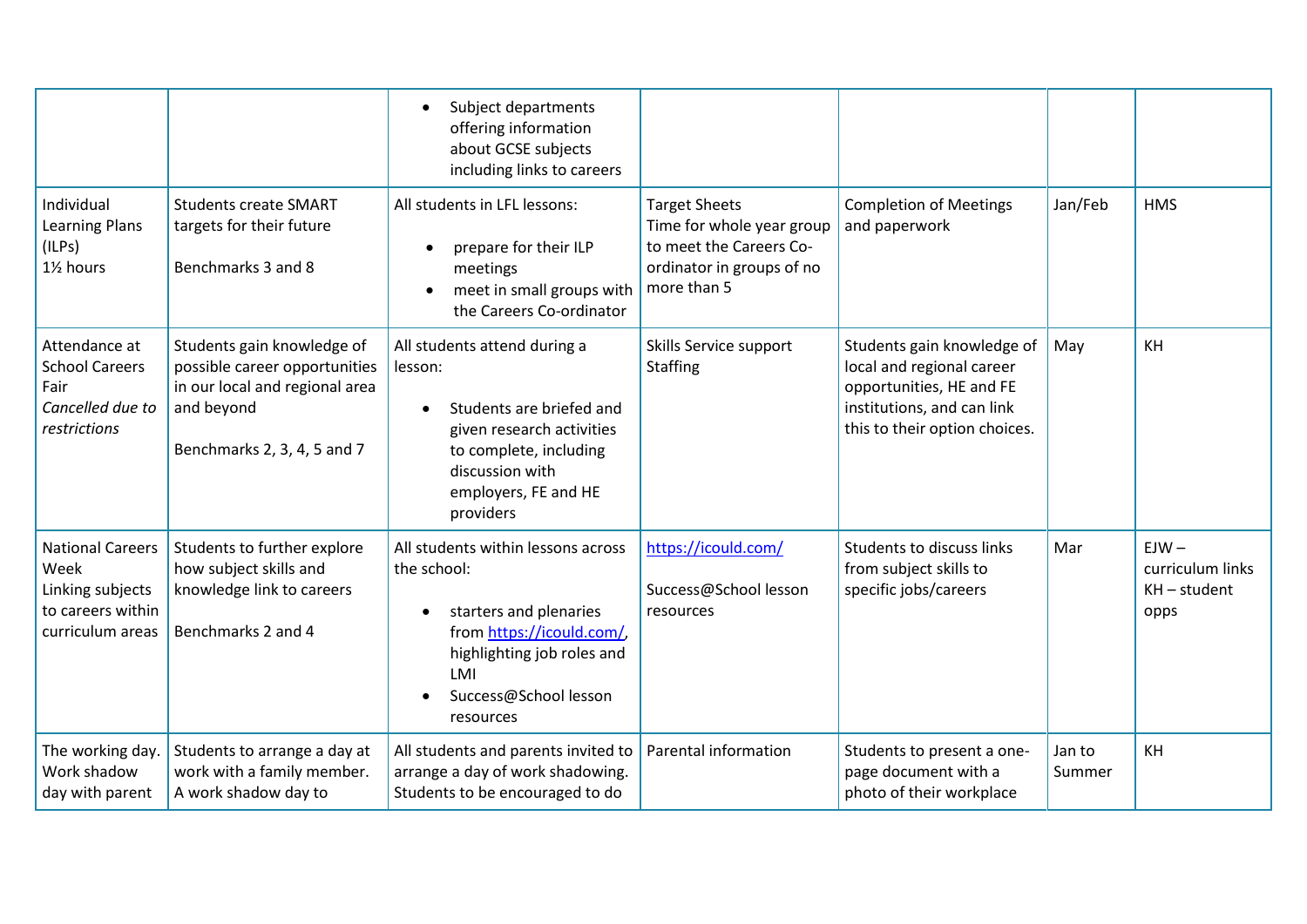| $\vert$ or family<br>member.     | experience a workplace first<br>hand | this in holidays, but in exceptional<br>circumstances allowed one day to<br>carry this out. | and 3 things that they<br>learnt |  |
|----------------------------------|--------------------------------------|---------------------------------------------------------------------------------------------|----------------------------------|--|
| Cancelled due to<br>restrictions |                                      |                                                                                             |                                  |  |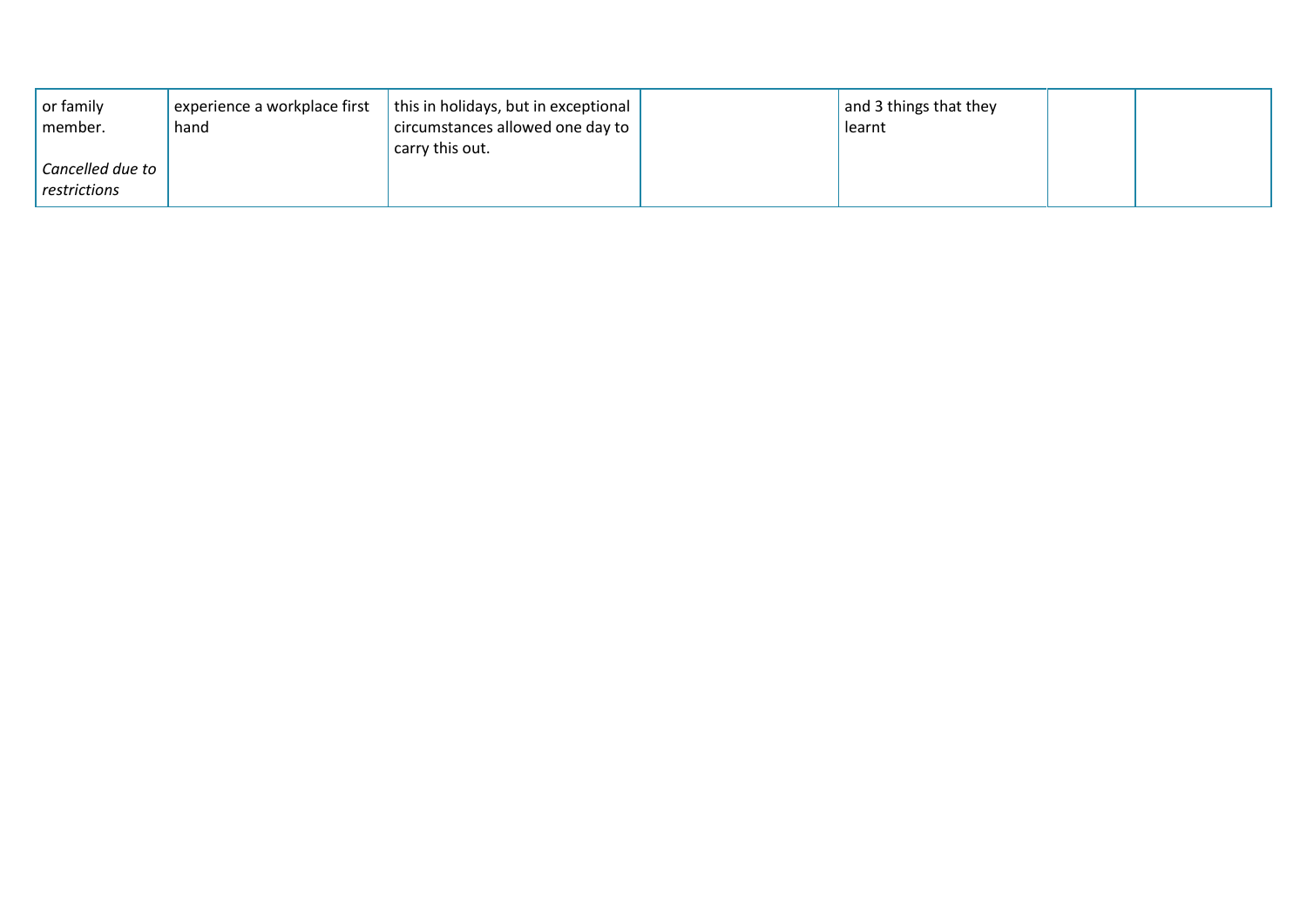|                                                            |                                                                                                                | Year 10                                                                                                                                                                                |                                                                                                                                                                                                  |                                                                                                                                   |              |                       |
|------------------------------------------------------------|----------------------------------------------------------------------------------------------------------------|----------------------------------------------------------------------------------------------------------------------------------------------------------------------------------------|--------------------------------------------------------------------------------------------------------------------------------------------------------------------------------------------------|-----------------------------------------------------------------------------------------------------------------------------------|--------------|-----------------------|
|                                                            | <b>Year Group Outcomes:</b>                                                                                    | Introducing and establishing employability skills                                                                                                                                      |                                                                                                                                                                                                  |                                                                                                                                   |              |                       |
|                                                            |                                                                                                                | Year Group Theme: Preparation for future employment and work experience                                                                                                                |                                                                                                                                                                                                  |                                                                                                                                   |              |                       |
|                                                            |                                                                                                                | <b>Careers Guidance Activities</b>                                                                                                                                                     |                                                                                                                                                                                                  |                                                                                                                                   |              |                       |
| <b>Activity</b>                                            | <b>Outcome</b>                                                                                                 | <b>Details</b>                                                                                                                                                                         | <b>Resources Required</b>                                                                                                                                                                        | <b>Measurement of Impact</b>                                                                                                      | <b>Month</b> | <b>Accountability</b> |
| Virtual work<br>experience                                 | Students engage in<br>interactions with employers<br>and sector specific careers<br>and work-related learning. | Various providers used for<br>student individual virtual choices.<br>Applications processed in school<br>and students take part at home,<br>online.                                    | ICT resources at home.<br>Some students access paid<br>experiences (parental<br>funding) and others access   confidently about choices<br>these via bursary funding.<br>Ost placements are free. | Students aware of the jobs<br>and careers in specific<br>sectors and able to talk<br>made.<br>Students network with<br>employers. | All Year     | KEH / EJW             |
| Kudos research<br>1% hours                                 | Profile created and explored<br>Benchmarks 2, 3 and 4                                                          | All students in LFL lessons:<br>Kudos computer<br>programme, assessment<br>of skills/qualities for jobs,<br>LMI                                                                        | <b>Kudos Subscription</b>                                                                                                                                                                        | Choice of job role<br>completed for mock<br>interview                                                                             | Apr/May      | LFL HoD               |
| CV and letters of<br>application<br>21/ <sub>2</sub> hours | All students complete a CV<br>and letter of application<br>Benchmarks 3 and 6                                  | All students in LFL lessons:<br>Students apply for a 'job'<br>- this form the basis of<br>prep work for the<br>employability skills day in<br>Year 11 (or prep for work<br>experience) | CV and letters of<br>application - writing<br>frames<br><b>ICT</b> facilities                                                                                                                    | Completed application<br>submitted on time                                                                                        | May/Jun      |                       |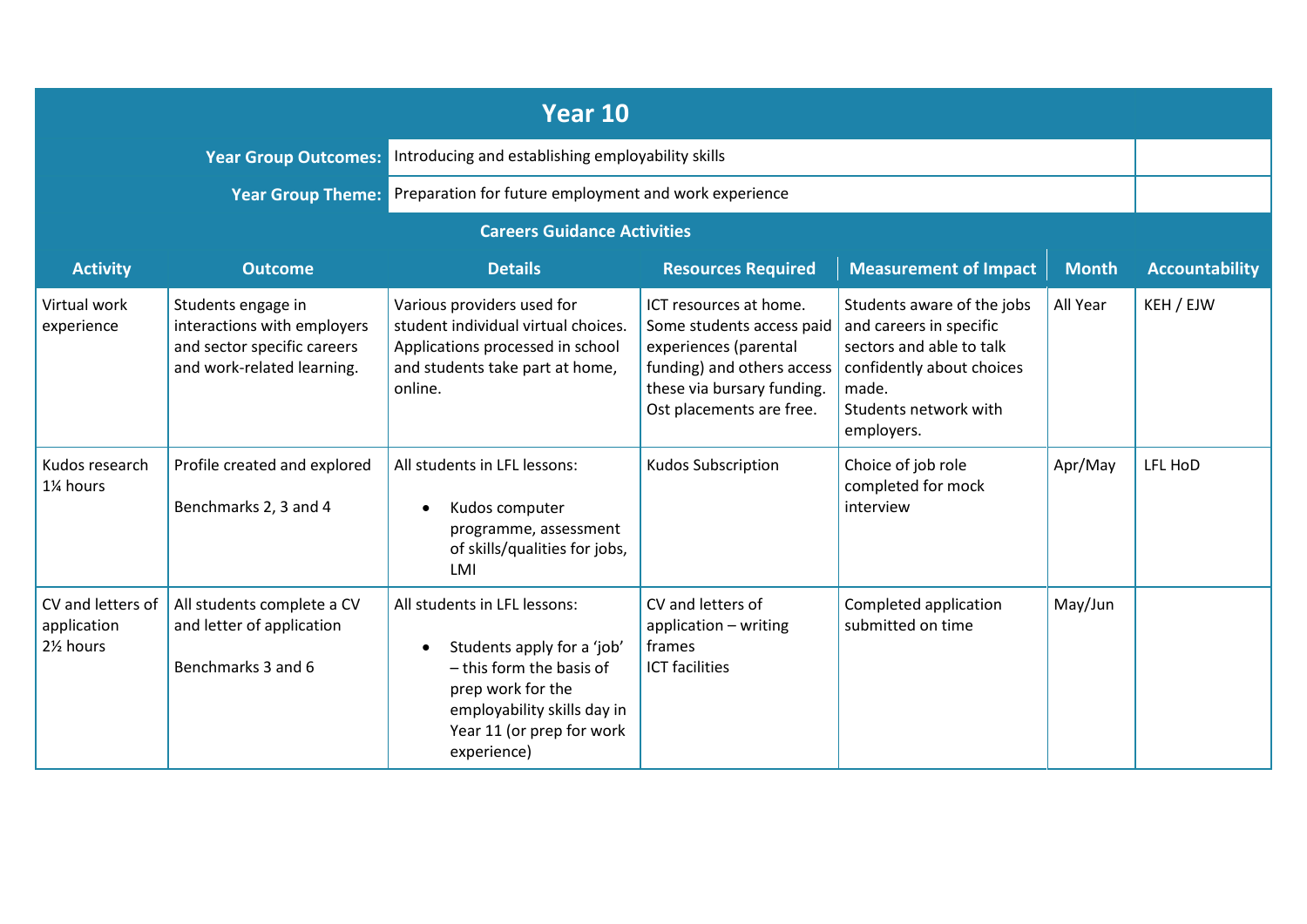| Individual<br><b>Learning Plans</b><br>(ILPs)<br>1% hours                                                                                                                | <b>Students complete SMART</b><br>target Review<br>Benchmarks 2, 3, 4 and 8                                                                 | All students in LFL lessons:<br>Students review their<br>$\bullet$<br>SMART targets.<br>They then meet in small groups<br>with the Careers Co-ordinator                                                                                                 | <b>Target Sheets</b><br>Time for whole year group<br>to meet the Careers Co-<br>ordinator in groups of no<br>more than 5 | <b>Completion of Meetings</b><br>and paperwork                                                                                | May/Jun |                                                       |
|--------------------------------------------------------------------------------------------------------------------------------------------------------------------------|---------------------------------------------------------------------------------------------------------------------------------------------|---------------------------------------------------------------------------------------------------------------------------------------------------------------------------------------------------------------------------------------------------------|--------------------------------------------------------------------------------------------------------------------------|-------------------------------------------------------------------------------------------------------------------------------|---------|-------------------------------------------------------|
| Attendance at<br><b>School Careers</b><br>Fair<br>Cancelled due to<br>restrictions<br>(Online materials<br>promoted to<br>students via<br>remote learning<br>newsletter) | Students gain knowledge of<br>possible career/HE/FE<br>opportunities in our local/<br>regional/national area<br>Benchmarks 2, 3, 4, 5 and 7 | All students released from<br>curriculum lessons to be:<br>briefed and given<br>$\bullet$<br>research activities to<br>complete.<br>Students attend fair and<br>have discussions with<br>employers, FE and HE<br>providers                              | Skills Service support<br><b>Staffing</b>                                                                                | Students gain knowledge of<br>local/regional/national<br>career opportunities and<br>can link this to their GCSE<br>subjects. | Mar     | KH                                                    |
| <b>National Careers</b><br>Week<br>Linking subjects<br>to careers within<br>curriculum areas                                                                             | Students to further explore<br>how subject skills and<br>knowledge link to careers<br>Benchmarks 2 and 4                                    | All students within lessons across<br>the school:<br>starters and plenaries<br>from https://icould.com/,<br>highlighting job roles and<br>LMI<br>Success@School lesson<br>resources<br>Remote learning: Departments to<br>plan careers-based activities | https://icould.com/<br>Success at School lesson<br>resources<br>Department links and<br>resources                        | Students to discuss links<br>from subject skills to<br>specific jobs/careers                                                  | Mar     | $EJW -$<br>curriculum links<br>$KH$ – student<br>opps |
| <b>Work Experience</b><br>(Physical or<br>virtual)                                                                                                                       | Students complete 3 days<br>immersed in the working<br>world.                                                                               | Students to engage (where<br>possible) in work experience /                                                                                                                                                                                             | Work experience data<br>base<br>Time for experience                                                                      | All students engage in a<br>meaningful experience of<br>work                                                                  | Jul     | KH                                                    |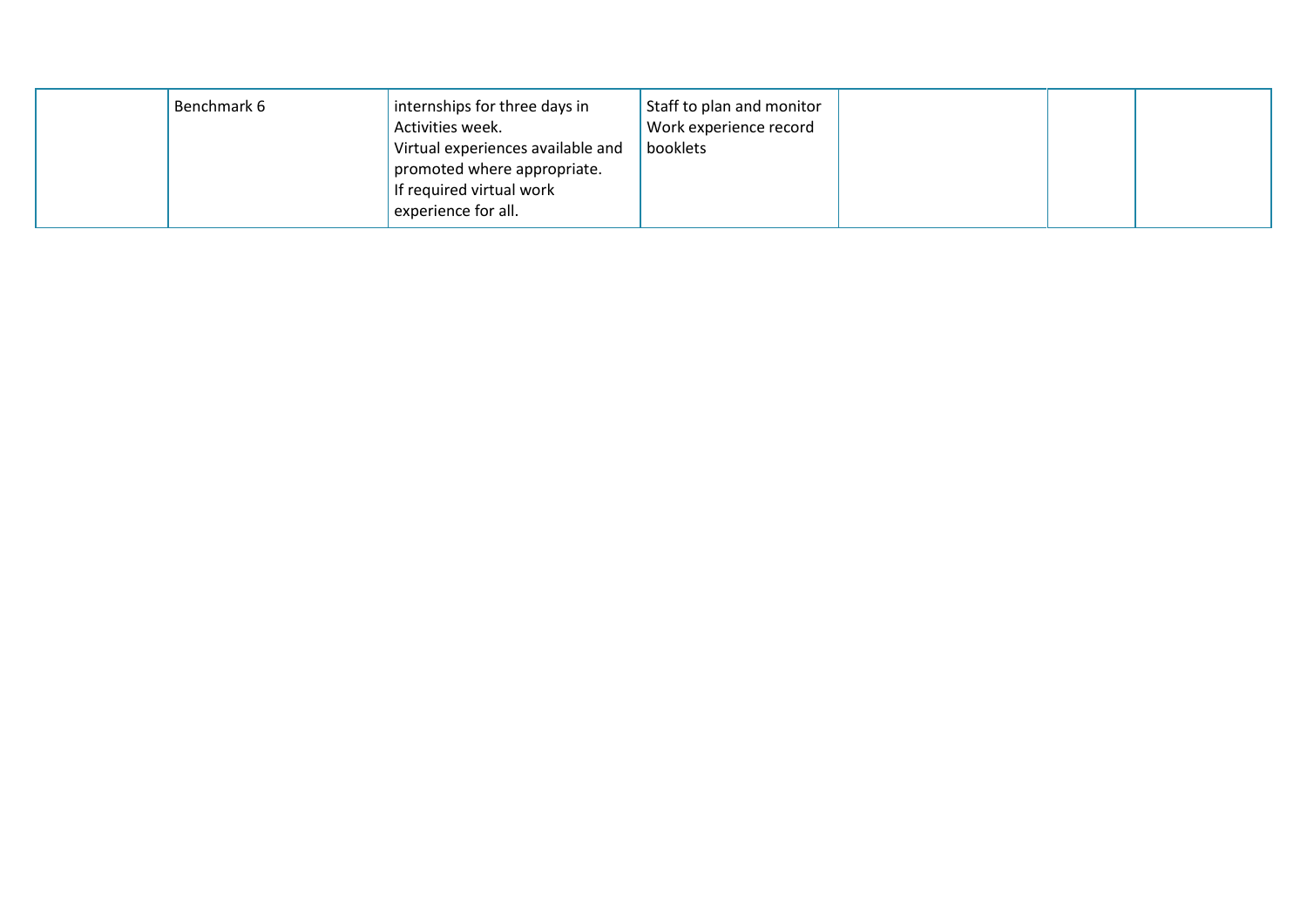| <b>Year 11</b>                                                                     |                                                                                                                |                                                                                                                                                                                                                            |                                                                                                                                                                         |                                                                                                                                                                    |              |                       |
|------------------------------------------------------------------------------------|----------------------------------------------------------------------------------------------------------------|----------------------------------------------------------------------------------------------------------------------------------------------------------------------------------------------------------------------------|-------------------------------------------------------------------------------------------------------------------------------------------------------------------------|--------------------------------------------------------------------------------------------------------------------------------------------------------------------|--------------|-----------------------|
|                                                                                    | <b>Year Group Outcomes:</b>                                                                                    | Making informed Post 16 Choices                                                                                                                                                                                            |                                                                                                                                                                         |                                                                                                                                                                    |              |                       |
|                                                                                    | <b>Year Group Theme:</b>                                                                                       | Next Steps                                                                                                                                                                                                                 |                                                                                                                                                                         |                                                                                                                                                                    |              |                       |
|                                                                                    |                                                                                                                | <b>Careers Guidance Activities</b>                                                                                                                                                                                         |                                                                                                                                                                         |                                                                                                                                                                    |              |                       |
| <b>Activity</b>                                                                    | <b>Outcome</b>                                                                                                 | <b>Details</b>                                                                                                                                                                                                             | <b>Resources Required</b>                                                                                                                                               | <b>Measurement of Impact</b>                                                                                                                                       | <b>Month</b> | <b>Accountability</b> |
| Virtual work<br>experience                                                         | Students engage in<br>interactions with employers<br>and sector specific careers<br>and work-related learning. | Various providers used for student<br>individual virtual choices.<br>Applications processed in school and<br>students take part at home, online.                                                                           | ICT resources at home.<br>Some students access<br>paid experiences<br>(parental funding) and<br>others access these via<br>bursary funding. Ost<br>placements are free. | Students aware of the jobs<br>and careers in specific<br>sectors and able to talk with<br>confidence about choices<br>made.<br>Students network with<br>employers. | All Year     | LfL HoD               |
| Post 16<br>choices<br>3% hours                                                     | Students to make decisions<br>on their Post 16 intentions<br>Benchmarks 2, 3 and 4                             | All students in LfL lessons:<br><b>Revisit Kudos</b><br>$\bullet$<br><b>Career Pilot/National Careers</b><br>Service/Russell Group/Local<br>FE Providers all explored<br>Post 16 brochure for KSP<br>$\bullet$<br>examined | <b>ICT</b> facilities<br><b>Kudos</b><br>Web access<br>Post 16 brochure<br><b>Success at School</b><br>information - subject<br>link to careers                         | Students successfully apply<br>to Post 16 destinations                                                                                                             | Oct-Dec      | LfL HoD               |
| Year 11<br>Information<br>Evening, plus<br>information<br>letter from<br>SLT KS4&5 | Parents and students<br>informed of process of<br>application to school and of<br>structure of Year 11         | All parents and students invited to<br>attend - given information about<br>study and wellbeing                                                                                                                             |                                                                                                                                                                         | Students successful<br>applications - spring                                                                                                                       | Sep          | AHOY & SLT            |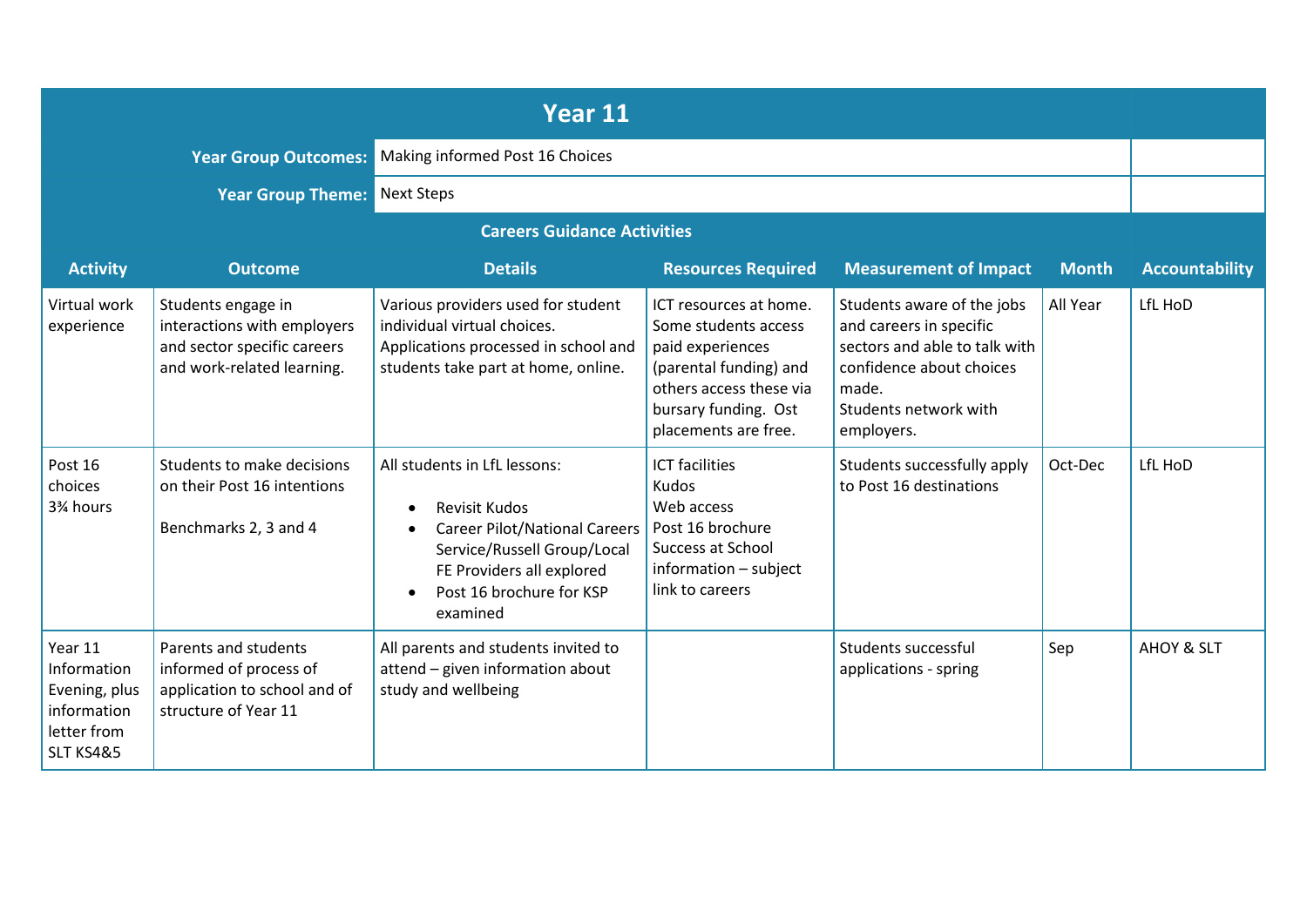| Post 16<br>Evening                                                                                 | Students & parents<br>understand the entry<br>requirements for KSP Sixth<br>Form as well as a trade fair of<br>other FE providers & The<br><b>Skills Service</b><br>Parents informed of where to<br>access additional information<br>about post 16 routes<br>Benchmarks 2, 3, 4, 7 and 8 | All parents and students invited.<br>An evening delivered by AHOY, SLT<br>for KS5 as well as departments<br>offering information about A Level<br>subjects.<br>Alternative providers available for<br>students to visit at trade fair.<br>Provided in July employability event | Post 16 Presentation &<br>Other FE providers<br>Post 16 brochure<br>Links to sources of<br>information<br>Success at School<br>resources - subject links<br>to careers<br>Local colleges attend<br>Provided in July<br>employability event<br>Impartial adviser attends<br>Provided by choice in<br>May / June | Choices returned on time<br>and carefully considered                         | Nov-Jan  | <b>AHOY &amp; SLT</b>                                 |
|----------------------------------------------------------------------------------------------------|------------------------------------------------------------------------------------------------------------------------------------------------------------------------------------------------------------------------------------------------------------------------------------------|--------------------------------------------------------------------------------------------------------------------------------------------------------------------------------------------------------------------------------------------------------------------------------|----------------------------------------------------------------------------------------------------------------------------------------------------------------------------------------------------------------------------------------------------------------------------------------------------------------|------------------------------------------------------------------------------|----------|-------------------------------------------------------|
| Impartial<br>Careers<br>Interview                                                                  | Students who require<br>additional support and<br>information to help with Post<br>16 choices are provided with<br>a 35-minute impartial careers<br>interview<br>Benchmarks 3 and 8                                                                                                      | Available to all students:<br>Those students who lack direction or<br>who seek a careers interview are<br>provided with one by our Impartial<br><b>Careers Advisor from Capita</b>                                                                                             | Renewal of Capita<br>contract<br>Provided by choice when<br>in school in March - June                                                                                                                                                                                                                          | ALL students are able to<br>make informed Post 16<br>choices                 | All Year | <b>HMS</b>                                            |
| National<br><b>Careers Week</b><br>Linking<br>subjects to<br>careers within<br>curriculum<br>areas | Students to further explore<br>how subject skills and<br>knowledge link to careers<br>Benchmarks 2 and 4                                                                                                                                                                                 | All students within lessons across the<br>school:<br>starters and plenaries from<br>$\bullet$<br>https://icould.com/,<br>highlighting job roles and<br>LMI<br>Success@School lesson<br>resources                                                                               | https://icould.com/<br>Success at School lesson<br>resources                                                                                                                                                                                                                                                   | Students to discuss links<br>from subject skills to<br>specific jobs/careers | Mar      | $EJW -$<br>curriculum links<br>$KH$ – student<br>opps |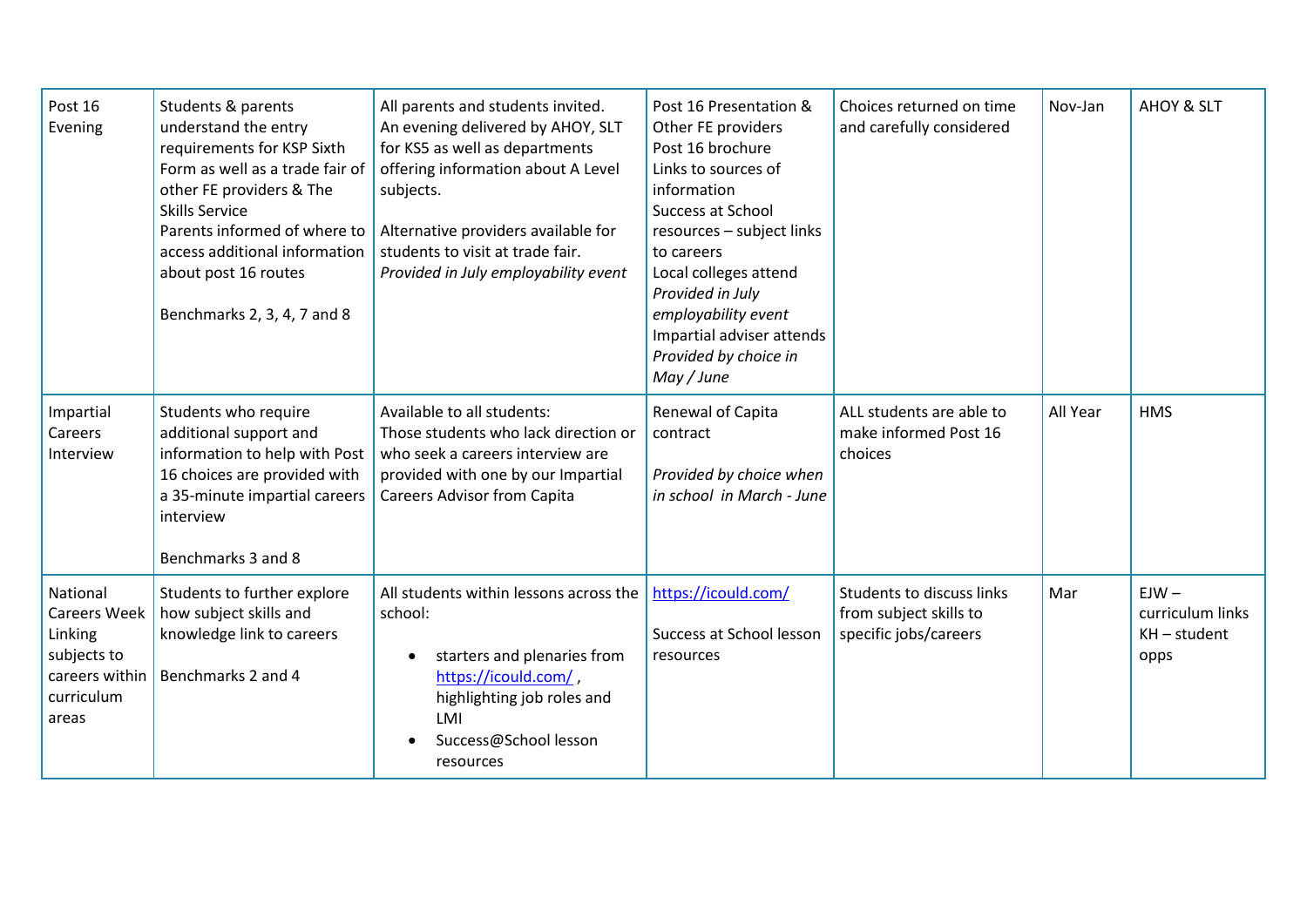| Employability<br><b>Skills</b><br>Development<br>Day (ESDD)                        | Students to be exposed to<br>developing their<br>employability skills, including<br>CV building and interview<br>skills, apprenticeship<br>opportunities, university, the<br>armed forces<br>Benchmarks 2, 3, 4, 5 and 7 | All students - collapsed day.<br>1 day of external providers,<br>delivering a variety of sessions in<br>form groups, supported by The Skills<br>Service. These include FE/HE/local<br>and national<br>employers/apprenticeship<br>opportunities and financial capability<br>sessions.<br>2019 included HSBC, Bauer Media,<br>Metro Bank, the NHS, BGL, the<br>Armed forces, University of<br>Northampton | Skills Service provision<br>Staffing costs | Student and provider<br>feedback                                                                                                              | Dec<br>Moved to<br>Jun | KH |
|------------------------------------------------------------------------------------|--------------------------------------------------------------------------------------------------------------------------------------------------------------------------------------------------------------------------|----------------------------------------------------------------------------------------------------------------------------------------------------------------------------------------------------------------------------------------------------------------------------------------------------------------------------------------------------------------------------------------------------------|--------------------------------------------|-----------------------------------------------------------------------------------------------------------------------------------------------|------------------------|----|
| Attendance at<br>School<br><b>Careers Fair</b><br>Cancelled due<br>to restrictions | Students gain knowledge of<br>possible career/HE/FE<br>opportunities in our local/<br>regional/national area<br>Benchmarks 2, 3, 4, 5 and 7                                                                              | All students released from<br>curriculum lessons to be:<br>briefed and given research<br>$\bullet$<br>activities to complete.<br>Students attend fair and<br>$\bullet$<br>have discussions with<br>employers, FE and HE<br>providers                                                                                                                                                                     | Skills Service support<br><b>Staffing</b>  | Students gain knowledge of<br>local/regional/national<br>career opportunities and<br>can link this to the A Level<br>subjects/post 16 options | Mar                    | KH |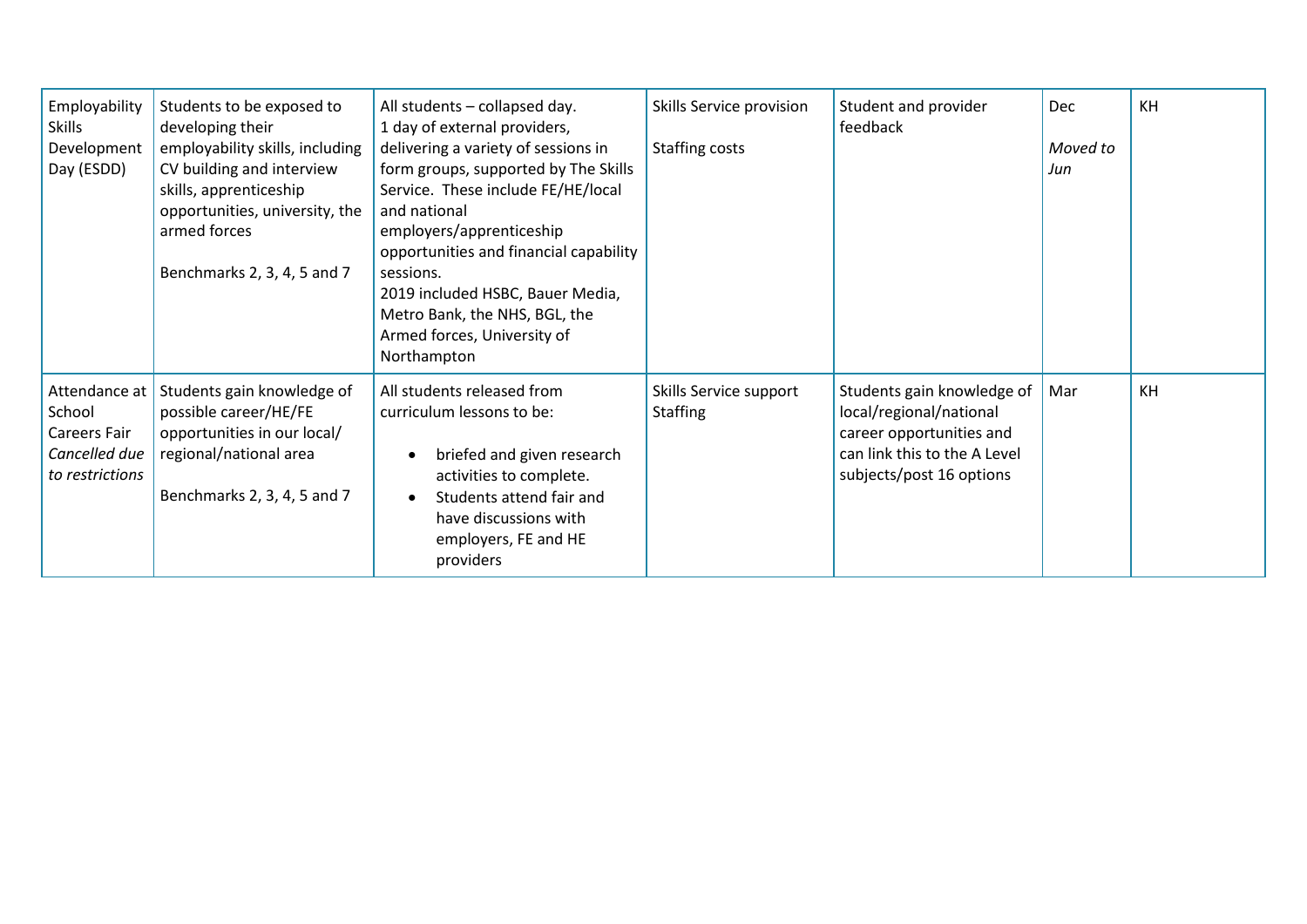|                                                      |                                                                                                                  | Year 12                                                                                                                                                                                                                                                                                                                                         |                                                                                                                                                                         |                                                                                                                                                                    |                |                       |
|------------------------------------------------------|------------------------------------------------------------------------------------------------------------------|-------------------------------------------------------------------------------------------------------------------------------------------------------------------------------------------------------------------------------------------------------------------------------------------------------------------------------------------------|-------------------------------------------------------------------------------------------------------------------------------------------------------------------------|--------------------------------------------------------------------------------------------------------------------------------------------------------------------|----------------|-----------------------|
|                                                      | <b>Year Group Outcomes:</b>                                                                                      | Improving employability, skills and aspirations for Post 18 careers                                                                                                                                                                                                                                                                             |                                                                                                                                                                         |                                                                                                                                                                    |                |                       |
|                                                      | <b>Year Group Theme:</b>                                                                                         | Inspiring for the future                                                                                                                                                                                                                                                                                                                        |                                                                                                                                                                         |                                                                                                                                                                    |                |                       |
| <b>Careers Guidance Activities</b>                   |                                                                                                                  |                                                                                                                                                                                                                                                                                                                                                 |                                                                                                                                                                         |                                                                                                                                                                    |                |                       |
| <b>Activity</b>                                      | <b>Outcome</b>                                                                                                   | <b>Details</b>                                                                                                                                                                                                                                                                                                                                  | <b>Resources Required</b>                                                                                                                                               | <b>Measurement of Impact</b>                                                                                                                                       | <b>Month</b>   | <b>Accountability</b> |
| Post 18<br>Choices<br>10+ hours                      | Students to understand the<br>range of Post 18 choices<br>Benchmarks 2, 3, 4 and 8                               | All students in LFL:<br>Careers Pilot/UCAS/Russell<br>Group/HECSU/Which<br>University?/Gap Year/School leaver<br>and degree apprenticeship<br>programmes all explored over a<br>significant period of time.<br>1 to 1 interview with LfL teacher to<br>target set for KS5 as well as identify<br>Post 18 aspirations, and discuss CV<br>update. | <b>ICT</b> facilities<br>Application guidance<br>publications                                                                                                           | Students to choose their<br>preferred path for Post 18<br>destination                                                                                              | Nov<br>onwards | LfL HoD               |
| Virtual work<br>experience                           | Students engage in<br>interactions with employers<br>and sector specific careers<br>and work-related learning.   | Various providers used for student<br>individual virtual choices.<br>Applications processed in school and<br>students take part at home, online.                                                                                                                                                                                                | ICT resources at home.<br>Some students access<br>paid experiences<br>(parental funding) and<br>others access these via<br>bursary funding. Ost<br>placements are free. | Students aware of the jobs<br>and careers in specific sectors<br>and able to talk with<br>confidence about choices<br>made.<br>Students network with<br>employers. | All Year       | KH / EJW              |
| Personal<br>Statement<br>$(PS)$ - an<br>introduction | Students to develop a first<br>draft of their PS for UCAS, or<br>relevant documents for other<br>Post 18 choices | All students in LFL                                                                                                                                                                                                                                                                                                                             | <b>ICT</b> facilities<br>PS templates and<br>exemplars<br>Application guidance                                                                                          | Students to complete first<br>draft of PS                                                                                                                          | May            | LfL HoD               |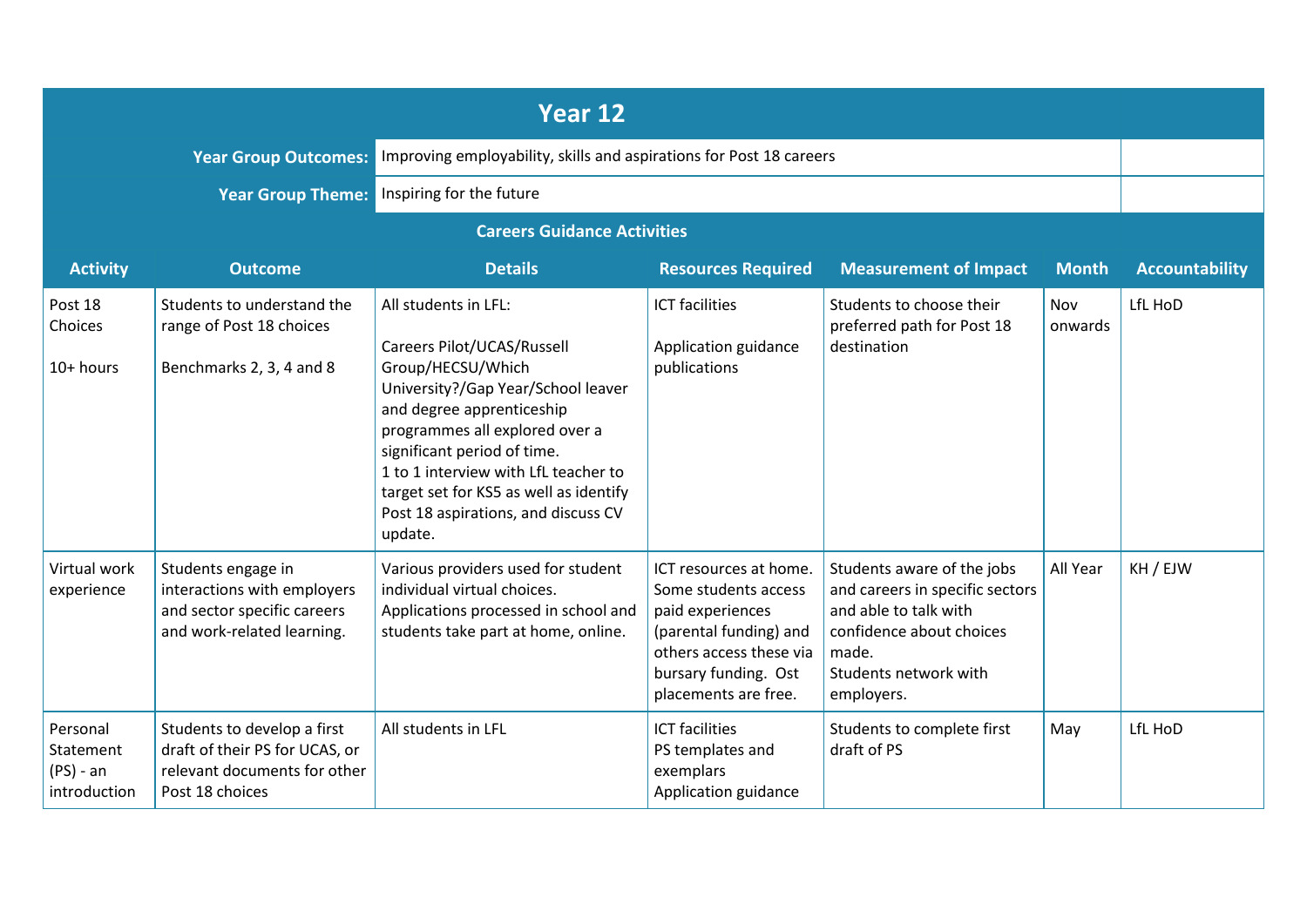|                                                                      | Benchmarks 2, 3, 4 and 8                                                                                                                                                                          | To examine good quality<br>exemplars of PSs and<br>complete a first draft                                                                                                                                                                                                                                        |                                                                                                                        |                                                                                            |          |             |
|----------------------------------------------------------------------|---------------------------------------------------------------------------------------------------------------------------------------------------------------------------------------------------|------------------------------------------------------------------------------------------------------------------------------------------------------------------------------------------------------------------------------------------------------------------------------------------------------------------|------------------------------------------------------------------------------------------------------------------------|--------------------------------------------------------------------------------------------|----------|-------------|
| Applications<br>Week                                                 | Students to get bespoke,<br>specialized support in<br>completing their PS or<br>relevant documents for other<br>Post 18 choices<br>Benchmarks 2, 3, 4, 5, 7 and 8                                 | All students in applications week:<br>1-2 days spent with specialist staff,<br>ex-students, employers and HE<br>institutions etc. who help guide and<br>advise on developing a PS                                                                                                                                | <b>ICT</b> facilities<br>PS templates and<br>exemplars<br>Application guidance<br>Ex-students                          | Students to complete their PS                                                              | Jul      | <b>AHOY</b> |
| Employability<br><b>Skills</b><br>Development<br>Programme<br>(ESDP) | Students to be exposed to<br>developing their<br>employability skills, as well as<br>a University visit for all<br>Benchmarks 2, 3, 4, 5 and 7                                                    | 4 days (2 delivered by Skills Service<br>and their associate providers e.g.<br>banks, HE and FE providers,<br>Employers who offer<br>apprenticeships, EY for school leaver<br>programmes and degree<br>apprenticeships, Royal Mail, 1 day<br>visiting a University and 1 day<br>developing financial capability) | Skills Service provision<br>Local employers<br>HE providers<br>University open day<br>Financial capability<br>provider | Students to complete ESDP<br>and components of ePassport<br>for Sixth Form Success.        | Jul      | HMS / CJP   |
| Impartial<br>Careers<br>Interview                                    | Students who require<br>additional support and<br>information to help with Post<br>18 choices are provided with<br>at least one 35-minute<br>impartial careers interview<br>Benchmarks 2, 3 and 8 | All students have opportunity to<br>access and meet with Impartial<br>Careers Advisor from Capita, in<br>addition to our own full-time advisor.                                                                                                                                                                  | Renewal of Capita<br>contract                                                                                          | ALL students are able to<br>make informed Post 18<br>choices<br>Meeting action plans       | All Year | <b>HMS</b>  |
| Attendance at<br>School<br><b>Careers Fair</b>                       | Students gain knowledge of<br>possible career/HE/FE<br>opportunities in our local/<br>regional/national area                                                                                      | Students can attend the event during<br>their private study time/at break or<br>lunchtimes                                                                                                                                                                                                                       | Skills Service support<br><b>Staffing</b><br>Refreshments                                                              | Students gain knowledge of<br>local/regional/national career<br>opportunities and can link | Mar      | HMS / KH    |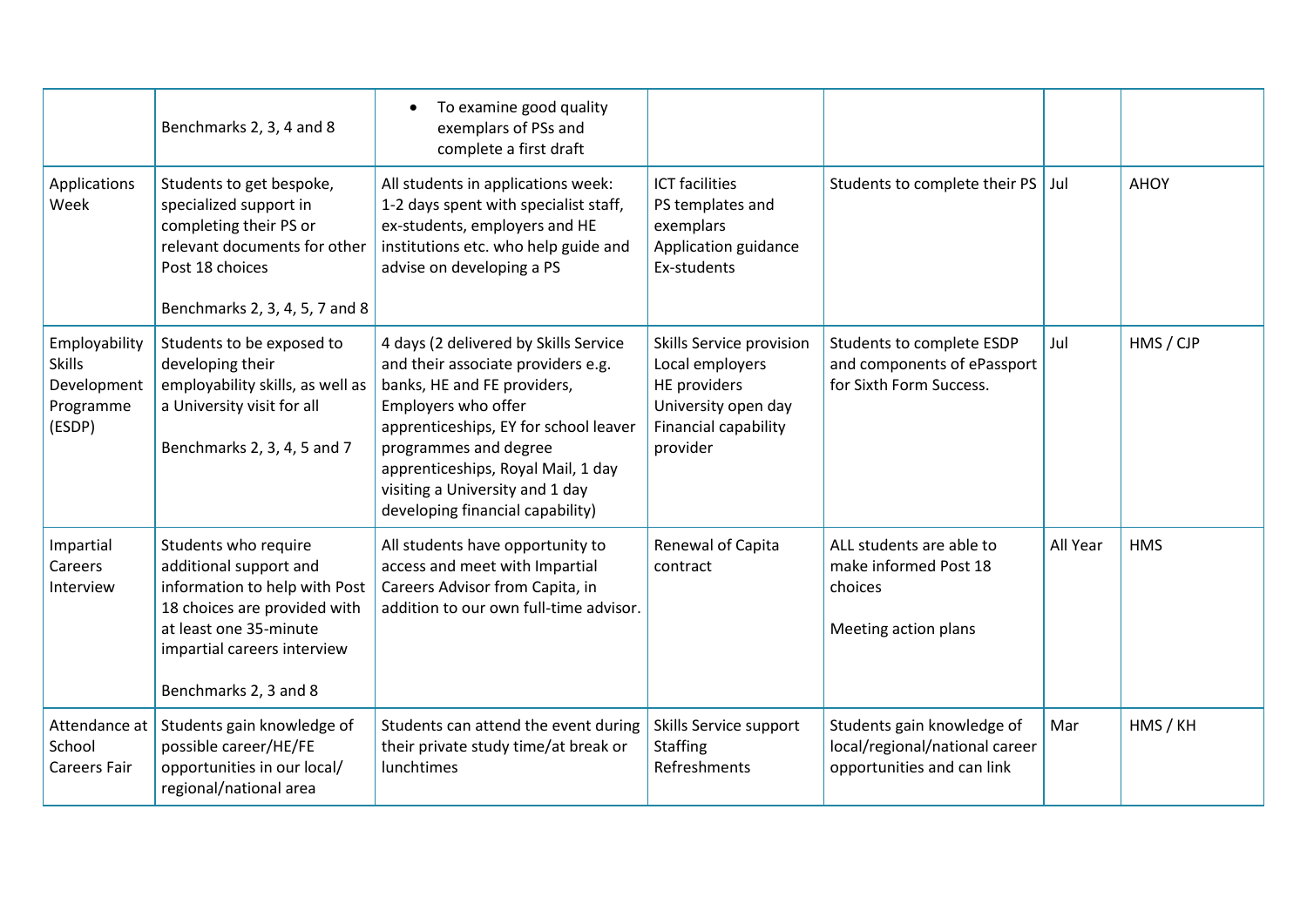| Cancelled due<br>to restrictions                                                | Benchmarks 2, 3, 4, 5 and 7                                                                                                            |                                                                                                                                                                                                          |                                                  | this to their A level<br>subjects/post 18 options.                                                                                                                                                                                                                                 |                    |            |
|---------------------------------------------------------------------------------|----------------------------------------------------------------------------------------------------------------------------------------|----------------------------------------------------------------------------------------------------------------------------------------------------------------------------------------------------------|--------------------------------------------------|------------------------------------------------------------------------------------------------------------------------------------------------------------------------------------------------------------------------------------------------------------------------------------|--------------------|------------|
| Post 18<br>alternative<br>choices                                               | Students to be exposed to a<br>range of alternatives to<br>university e.g. Degree<br>Apprenticeships, School<br>Leaver Programmes etc. | Students can attend the events<br>during lunchtimes or LFL lessons<br>post-Christmas?                                                                                                                    | <b>Skills Service Support</b><br>Lesson time?    | Students gain knowledge of<br>local/regional/national career<br>opportunities and can link<br>this to their post 18 options.                                                                                                                                                       | Jan                | <b>HMS</b> |
| Work<br>experience.<br>Up to 5 days<br>in activities<br>week work<br>shadowing. | Students engage in up to 5<br>days visiting workplaces and<br>work shadowing.                                                          | All students and parents invited to<br>arrange work shadowing. Students<br>to be encouraged to organise this<br>themselves. Support and contacts<br>offered to those who need this to<br>ensure quality. | Parental information<br><b>Employer contacts</b> | Students gain knowledge of a<br>working environment in one<br>or more sectors.<br>Students can include this on<br>their personal statement and<br>make more informed about<br>future choices.<br>To complete personal<br>statement/UCAS/Apprentices<br>hip/Employment application. | Activities<br>Week | EJW        |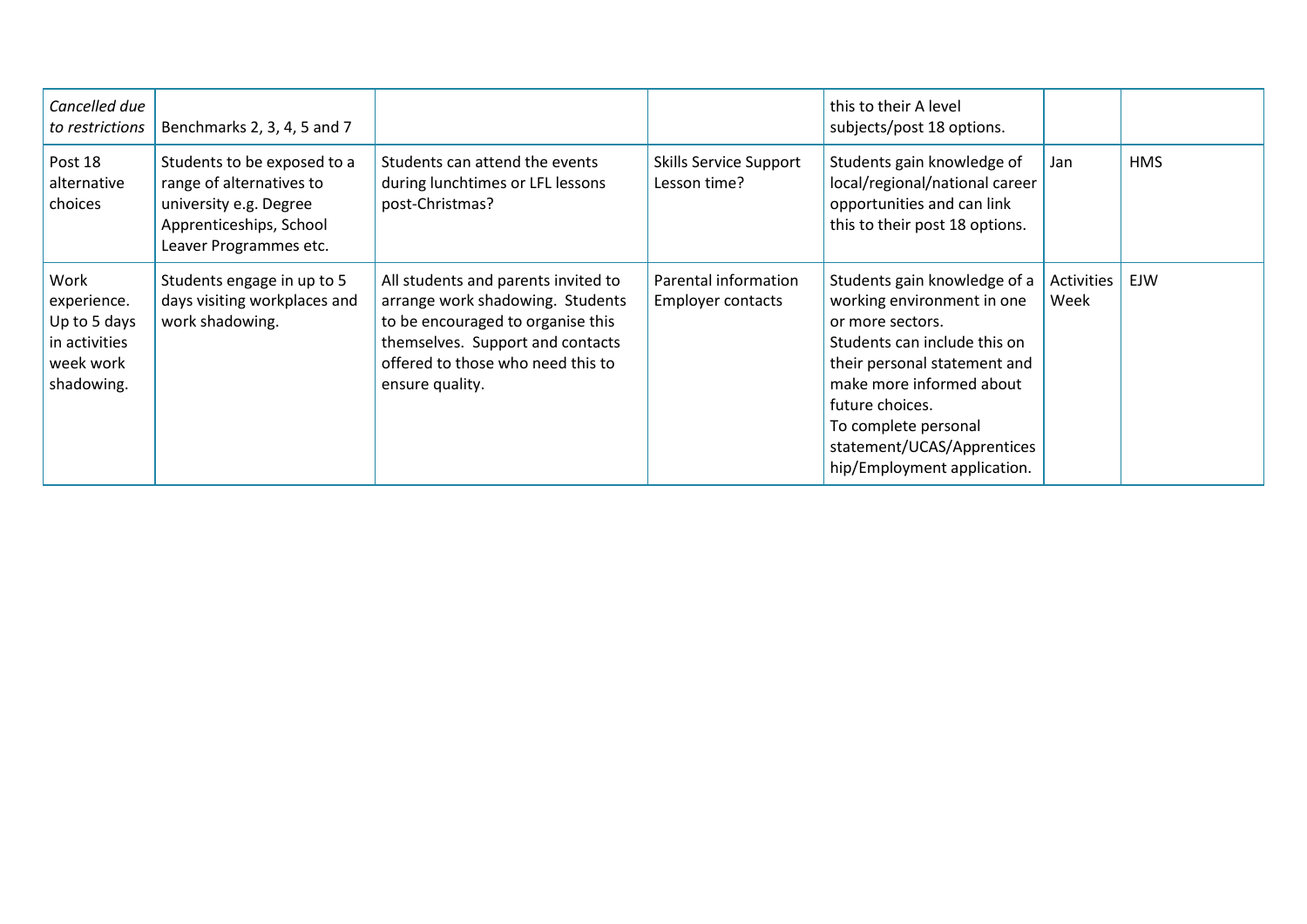|                                        |                                                                                                                | Year 13                                                                                                                                                                                                      |                                                                                                                                                                         |                                                                                                                                                                    |              |                       |
|----------------------------------------|----------------------------------------------------------------------------------------------------------------|--------------------------------------------------------------------------------------------------------------------------------------------------------------------------------------------------------------|-------------------------------------------------------------------------------------------------------------------------------------------------------------------------|--------------------------------------------------------------------------------------------------------------------------------------------------------------------|--------------|-----------------------|
|                                        | <b>Year Group Outcomes:</b>                                                                                    | Post 18 success                                                                                                                                                                                              |                                                                                                                                                                         |                                                                                                                                                                    |              |                       |
|                                        | <b>Year Group Theme:</b>                                                                                       | Becoming a professional                                                                                                                                                                                      |                                                                                                                                                                         |                                                                                                                                                                    |              |                       |
|                                        |                                                                                                                | <b>Careers Guidance Activities</b>                                                                                                                                                                           |                                                                                                                                                                         |                                                                                                                                                                    |              |                       |
| <b>Activity</b>                        | <b>Outcome</b>                                                                                                 | <b>Details</b>                                                                                                                                                                                               | <b>Resources Required</b>                                                                                                                                               | <b>Measurement of Impact</b>                                                                                                                                       | <b>Month</b> | <b>Accountability</b> |
| Virtual work<br>experience             | Students engage in<br>interactions with employers<br>and sector specific careers<br>and work-related learning. | Various providers used for student<br>individual virtual choices.<br>Applications processed in school and<br>students take part at home, online.                                                             | ICT resources at home.<br>Some students access<br>paid experiences<br>(parental funding) and<br>others access these via<br>bursary funding. Ost<br>placements are free. | Students aware of the jobs<br>and careers in specific<br>sectors and able to talk with<br>confidence about choices<br>made.<br>Students network with<br>employers. | All Year     | KH / EJW              |
| Post 18<br>Application<br>continuation | Students to make timely<br>applications to their choice of<br>provider/employer<br>Benchmarks 2, 3 and 4       | All students in LFL lessons and<br>outside of lesson time:<br>Support for Post 18 choice<br>e.g. PS review/application<br>review                                                                             | Guidance sheets<br>time                                                                                                                                                 | All students apply for Post<br>18 choice                                                                                                                           | Sep-Jun      | HMS / KS5 team        |
| Interview<br><b>Skills</b>             | Students to understand the<br>nature of questions for their<br>Post 18 choice<br>Benchmarks 3 and 5            | All students during LFL:<br>Generic interview questions<br>٠<br>discussed<br>Additional practice Interviews offered<br>when required including<br>Oxbridge/Medicine/primary<br>education etc. (employers and | Past questions, Ex-<br>students                                                                                                                                         | Students facing interviews<br>feel prepared and confident                                                                                                          | All Year     | HMS / KS5 Team        |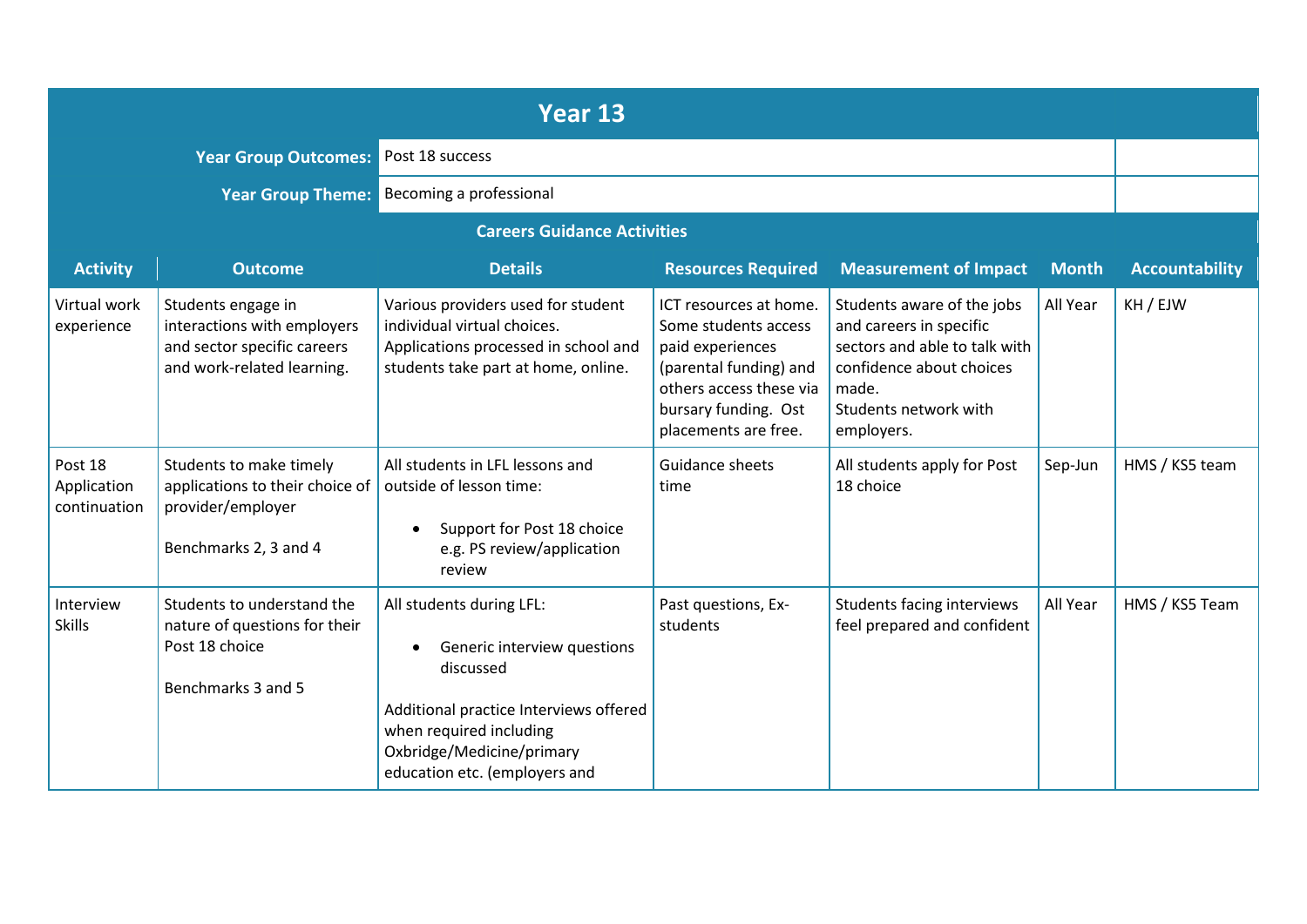|                                                                                                |                                                                                                                                                                               | representatives from universities to<br>support)                                                                                                                                                                                                                  |                                                                                                          |                                                                                                                                                                      |          |                |
|------------------------------------------------------------------------------------------------|-------------------------------------------------------------------------------------------------------------------------------------------------------------------------------|-------------------------------------------------------------------------------------------------------------------------------------------------------------------------------------------------------------------------------------------------------------------|----------------------------------------------------------------------------------------------------------|----------------------------------------------------------------------------------------------------------------------------------------------------------------------|----------|----------------|
| National<br>Careers Week<br>Linking<br>subjects to<br>careers<br>within<br>curriculum<br>areas | Students to further explore<br>how subject skills and<br>knowledge link to careers<br>Benchmark 2 and 4                                                                       | All students within lessons across the<br>school:<br>starters and plenaries from<br>$\bullet$<br>https://icould.com/,<br>highlighting job roles and LMI<br>Success@School lesson<br>resources<br>Remote learning: Departments to<br>plan careers-based activities | https://icould.com/<br><b>Success at School</b><br>lesson resources<br>Department links and<br>resources | Students to discuss links<br>from subject skills to<br>specific jobs/careers                                                                                         | Mar      | EW             |
| Financial<br>Capability                                                                        | Students to understand the<br>funding and lending<br>arrangements for HE, as well<br>as preparation for<br>budgeting/living away from<br>home<br>Benchmark 3                  | All student in LFL:<br>Sessions adapted for<br>current/future HE funding as<br>appropriate<br>Assembly delivered by The Student<br>Loan Company?                                                                                                                  | Details of Student<br>funding, loans etc. $-$<br>updated every year                                      | Students have a good<br>understanding of how their<br>financial circumstances will<br>affect their funding/lending<br>etc. Students apply for<br>appropriate funding | Spring   | <b>HOD LfL</b> |
| Impartial<br>Careers<br>Interview                                                              | Students who require<br>additional support and<br>information to help with Post<br>16 choices are provided with<br>a 35 minutes impartial<br>careers interview<br>Benchmark 8 | Those students who lack direction or<br>who seek a careers interview are<br>provided with one by our Impartial<br><b>Careers Advisor from Capita</b>                                                                                                              | Renewal of Capita<br>contract                                                                            | ALL students are able to<br>make informed Post 16<br>choices                                                                                                         | All Year | <b>HMS</b>     |